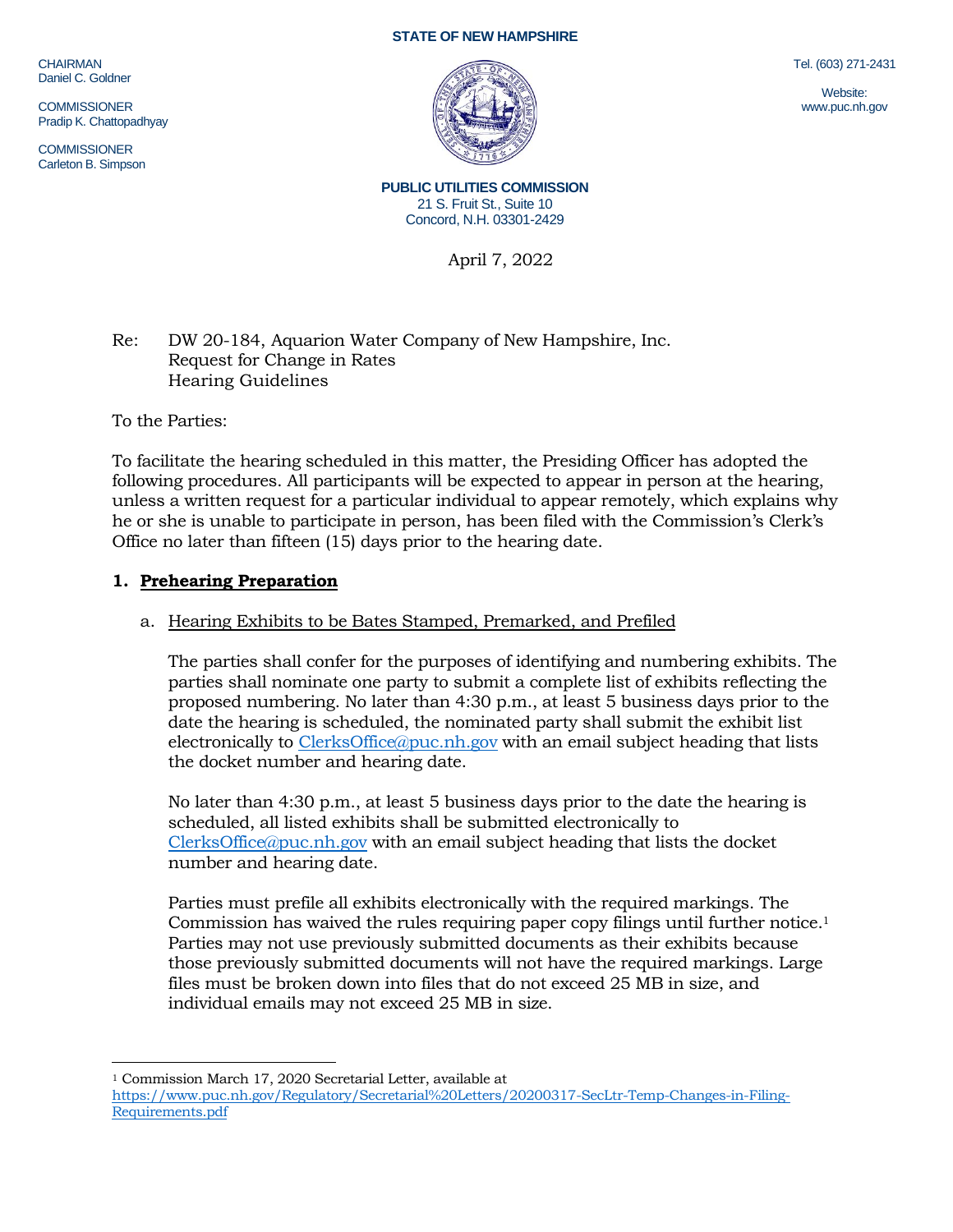DW 20-184, Hearing Guidelines April 7, 2022 Page 2

> Parties must premark each exhibit in the upper right-hand corner of each page with the docket number and the exhibit number. *See* N.H. Admin. R., Puc 203.22(d)(1).

Parties must sequentially paginate each exhibit, which should be Bates-stamped with Arabic numerals only. *See* N.H. Admin. R., Puc 203.22(c). The sequential pagination must carry through multi-document exhibits. Bates numbering must appear in the lower right corner of each page of the exhibit, in approximately the same location, unless such placement would cause confusion or block the view of necessary information in the exhibit.

Parties must name each electronic version of an exhibit using the following naming convention: Docket No. without prefix\_Date of Hearing\_exh no. [Example: 20- 040\_2020-04-27\_exh\_3]. Parties may not include more than one exhibit per electronic file. If a large file exceeds 25 MB in size and has been broken into several smaller parts, this should be reflected in the exhibit number, such as "exh\_1 (Part 1 of 5)." Confidential files should be named using the following naming convention: con\_ Docket No. without prefix\_Date of Hearing\_exh no.

Failure of the parties to follow the above requirements may result in postponement of the hearing.

b. Witness Lists

No later than 4:30 p.m., at least 5 business days prior to the date the hearing is scheduled, each party shall submit its witness list electronically to [ClerksOffice@puc.nh.gov](mailto:Clerks.Office@puc.nh.gov) with an email subject heading that lists the docket number, hearing date, and name of party filing. The parties may submit a joint witness list. The Commission may limit the number of witnesses or time for each witness's testimony pursuant to Puc 203.21.

c. Filing and Service

All parties must observe the Commission's rules for service.

Parties may, but are not required to, file paper copies of exhibits and exhibit lists at this time. If parties elect to file only electronically at this time, then they are directed to maintain one paper copy of all filings. The Commission will issue a subsequent order or letter indicating when that paper copy must be filed.

d. Confidential Information

No later than 4:30 p.m., at least 5 business days prior to the date the hearing is scheduled, parties must advise the Commission by email sent to [ClerksOffice@puc.nh.gov](mailto:Clerks.Office@puc.nh.gov) and the service list only if they will be discussing or introducing confidential information during the hearing. If so, parties should identify the confidential information in question.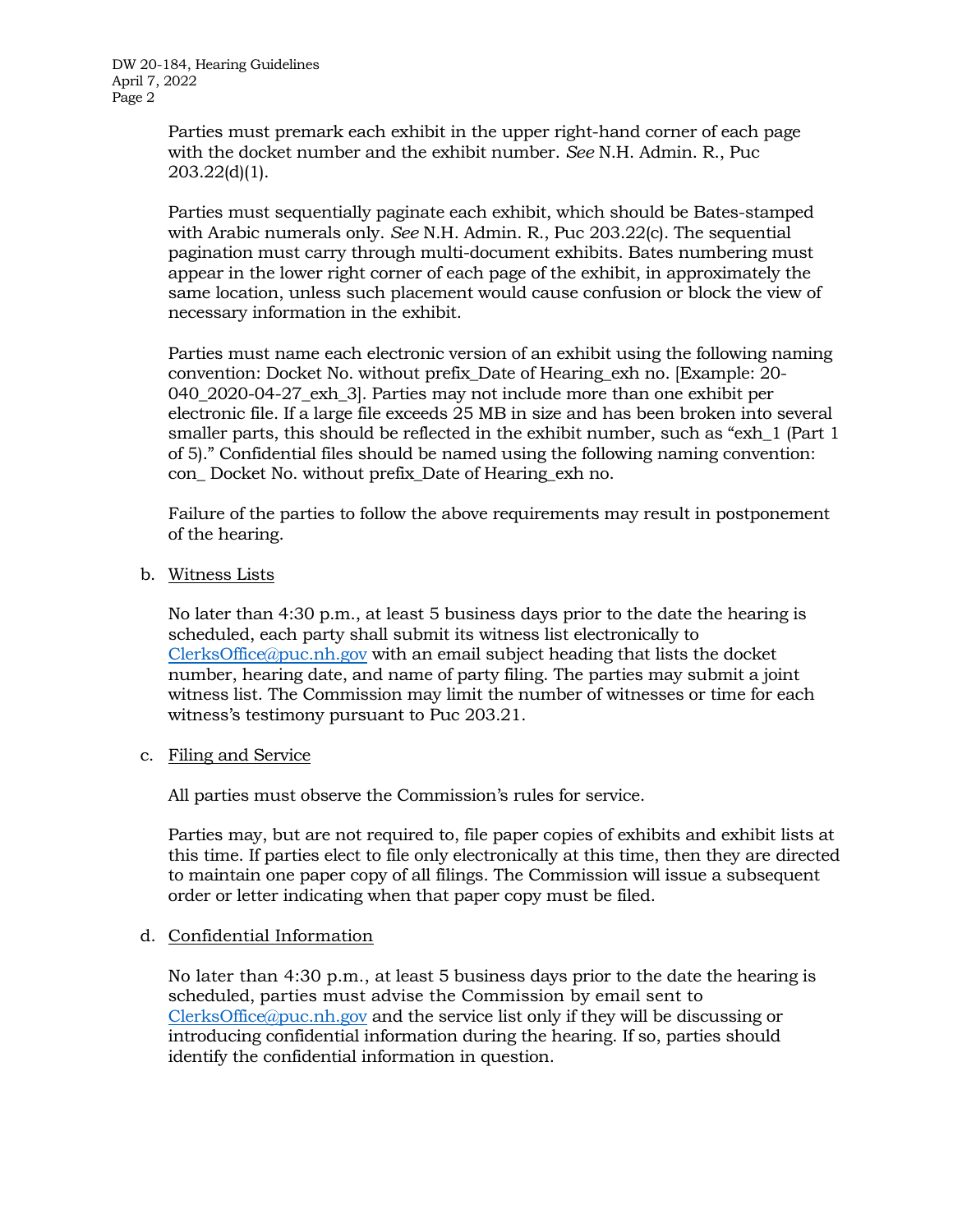DW 20-184, Hearing Guidelines April 7, 2022 Page 3

# **2. Conduct of Hybrid Hearing**

#### a. Use of Webex Videoconferencing Platform

If a hybrid hearing format will be used, the Commission will use the Webex videoconferencing software to hold the hearing. Parties will be sent a link to the Webex videoconference in advance that will enable them to join the hearing remotely.

### b. Technology Requirements for Remote Participation & Best Practices

Parties and individuals participating remotely must have the ability to be seen and heard by the commissioners during the hearing. Accordingly, some form of camera device and microphone must be available to remote participants. All individuals participating remotely are encouraged to use a hard-wired, not wireless, internet connection and a good quality wired microphone. Participants should download and test the Webex software in advance of the hearing.

#### c. Preregistration of Remote Participants

No later than 4:30 p.m., at least 5 business days prior to the date the hearing is scheduled, each person wishing to speak for, or on behalf of, a party, or to provide public comment, during the hearing must register with the moderator<sup>2</sup> at [PUCWebModerator@puc.nh.gov](mailto:PUCWebModerator@puc.nh.gov) by sending an email with a subject heading that lists the docket number, hearing date, and name of party filing. A party should submit one email for all of its participants (witnesses, attorneys, etc.) listing the name, email address, and telephone number of each participant.

### d. Preregistration of In-Person Participants

Parties and members of the public wishing to attend the hearing in person are encouraged to register in advance at [ClerksOffice@puc.nh.gov](mailto:Clerks.Office@puc.nh.gov) or by calling the Commission at (603) 271-2431, at least 5 business days before the hearing.

### e. Presentation of Exhibits by Remote Participants

Each participant must clearly identify each exhibit by its premarked number before referencing it or introducing it by video during the hearing. If it will be necessary for a party to display an exhibit (or exhibits) on the screen during the hearing, then that party must do a run-through with the moderator at least one business day prior to the scheduled hearing to ensure that the party knows how to do so and how to close the presentation when it is complete.

<sup>2</sup> The moderator is a staff member assigned to aid the Commission with the technological aspects of the remote hearing.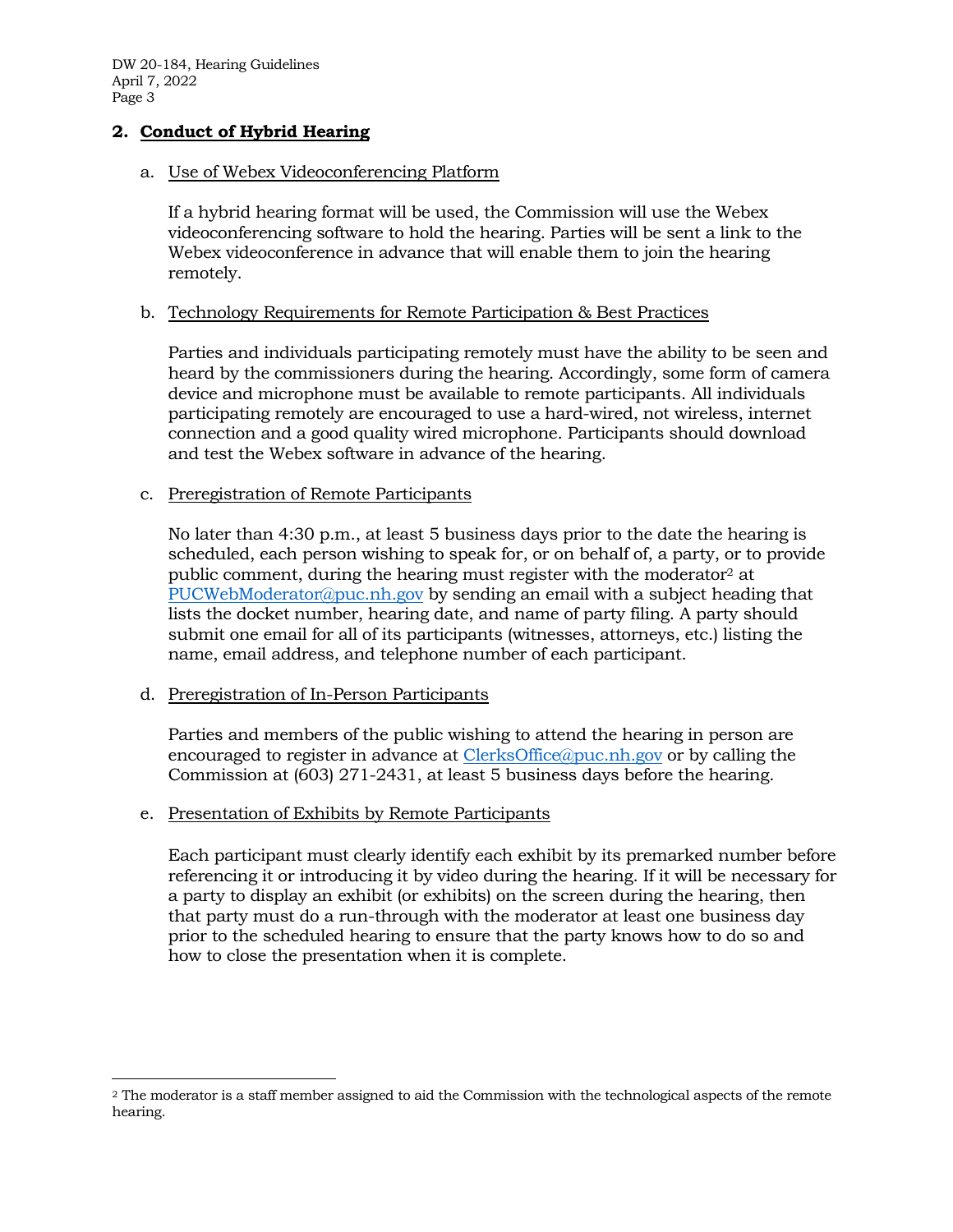## f. Technology Trouble Shooting on the Hearing Day

Hearing participants joining remotely via Webex must join the Webex conference at least 15 minutes before the scheduled commencement of the hearing to verify their names and affiliations, resolve any technical issues, and discuss any necessary preparations prior to the commencement of the hearing.

Any participant experiencing difficulties obtaining access to, or participating in, the hearing should call the Commission at (603) 271-2431.

# g. Hybrid Hearing Protocol for Remote Participants

A stenographer will make a record of each of the Commission's hearings. Therefore, during the hybrid hearing, all participants must choose the "mute" option when they are not speaking to ensure the best sound quality. The moderator will mute any participant causing noise interference.

Although participants must mute their microphones when not speaking, participants wishing to make an objection may unmute for that purpose. For any other issue, anyone wishing to speak should physically raise their hand first and should only speak after being recognized by the Presiding Officer.

All non-active participants who are not attorneys will be placed in "attendee" mode, which will deactivate their microphone and video feed, to make it easier for other participants and the Commissioners to focus on the speakers during the hearing and to reduce network saturation. Non-active participants will still be able to view and hear the hearing.

Each participant must clearly identify him- or herself before speaking and identify any other persons present at the participant's location. Speakers are advised to face their camera and speak slowly, with frequent pauses, to ensure accurate transcription.

The Commission does not recommend the use of the Webex "private chat" function to facilitate attorney/client consultations. The Commission does not use or monitor the chat function during hybrid hearings.

h. Although the Commission will, if necessary, address any confidential matters separately at a single time during the hybrid hearing, the Commission may also need to do so at other times during the hearing, at which time public access to the hearing will be suspended. The public and parties who do not have a right to confidential information will not be able to participate in the hearing when this occurs for so long as confidential information is being addressed during the hearing.

The Presiding Officer may issue further procedures as necessary.